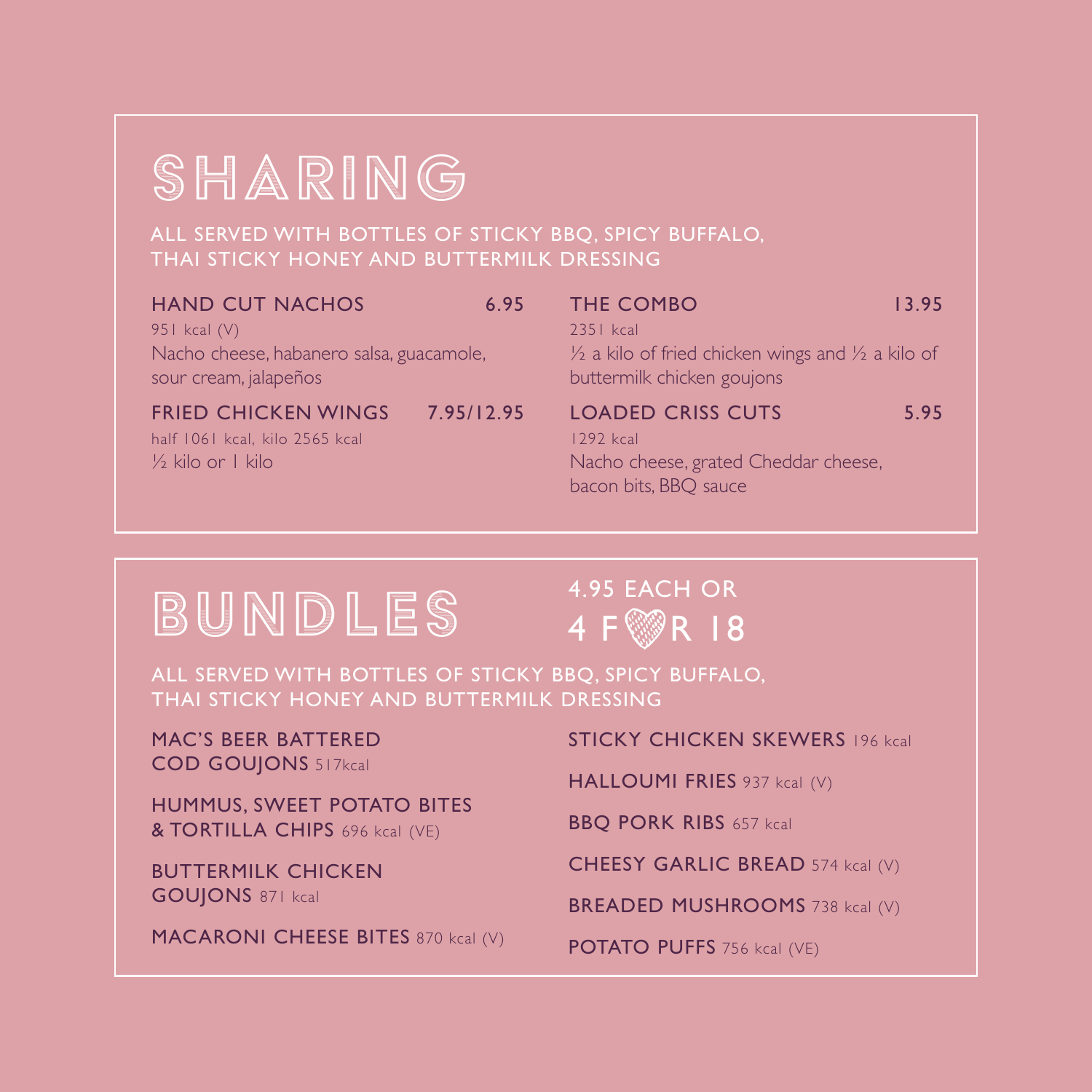| <b>CHEESE &amp; BACON BURGER</b><br>1804 kcal<br>60z beef burger, Emmental cheese, smoked streaky<br>bacon, burger sauce, criss cuts and 'slaw<br><b>BUTTERMILK CHICKEN BURGER</b><br>1256 kcal<br>Buttermilk dressing, sticky BBQ sauce,<br>criss cuts and 'slaw | 8.95<br>8.95 |              | <b>ALL OUR</b><br><b>BURGERS</b><br><b>ARE SERVED</b><br>IN A<br><b>TOASTED</b><br><b>SEEDED</b><br><b>BRIOCHE</b><br><b>BUN WITH</b><br><b>GEM</b><br>LETTUCE. |
|-------------------------------------------------------------------------------------------------------------------------------------------------------------------------------------------------------------------------------------------------------------------|--------------|--------------|-----------------------------------------------------------------------------------------------------------------------------------------------------------------|
| THE ULTIMATE BURGER!<br>2042 kcal<br>60z beef burger, buttermilk chicken burger,<br>Emmental cheese, smoked streaky bacon,<br>burger sauce, sticky BBQ sauce, criss cuts, 'slaw<br>and onion rings                                                                | 10.95        | <b>THEFT</b> | <b>TOMATO</b><br><b>AND</b><br><b>GHERKIN</b>                                                                                                                   |
| <b>CLUCKLESS BURGER</b><br>1362 kcal (V)<br>Quorn "chicken" patty, guacamole,<br>sticky BBQ sauce, criss cuts and 'slaw                                                                                                                                           | 8.95         |              |                                                                                                                                                                 |

# SIDES

| <b>CHOPPED SALAD</b> 99 kcal $(VE)$ | 2.95 THICK CUT CHIPS 767 kcal (VE) | 3.25 |
|-------------------------------------|------------------------------------|------|
| <b>ONION RINGS</b> 710 kcal (VE)    | 3.25 THICK CUT CHEESY CHIPS        |      |
| $\text{SLAW}$ 142 kcal (V)          | 2.95 969 kcal $(V)$                | 3.75 |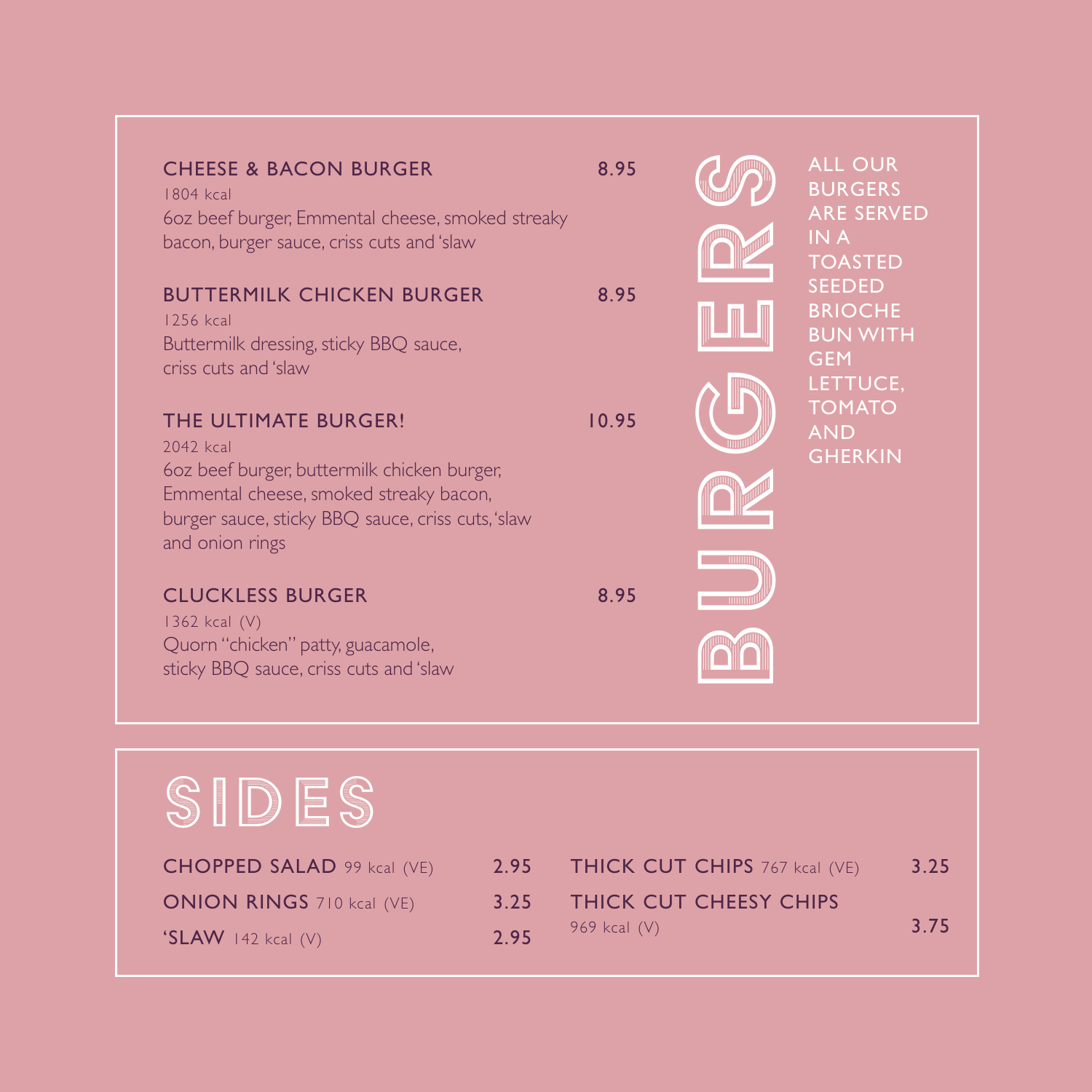BUY TWO OF ANY DISHES MARKED

AND GET THE CHEAPEST DISH FOR FREE!











#### TOMATO & MOZZARELLA 7.95 RAVIOLI BAKE 912 kcal (V)

Rich tomato sauce, spinach, Cheddar cheese with garlic bread and chopped salad

#### ASIAN SALAD 7.25

435 kcal (VE) Carrot, cucumber, red pepper, red onion, coriander, peanuts, sesame, with chilli, ginger, honey and soy dressing

### **CHOPPED SALAD** 7.25

178 kcal (VE) Gem lettuce, spinach, cucumber, tomato, red pepper, carrot, quinoa with pineapple and lemongrass dressing

#### PENANG CURRY 10.95

668 kcal (VE) Coconut based vegetable curry, medium spice, white rice, coriander, mango salsa and poppadom

#### BAKED COD 11.95

567 kcal New potatoes, spinach, pea and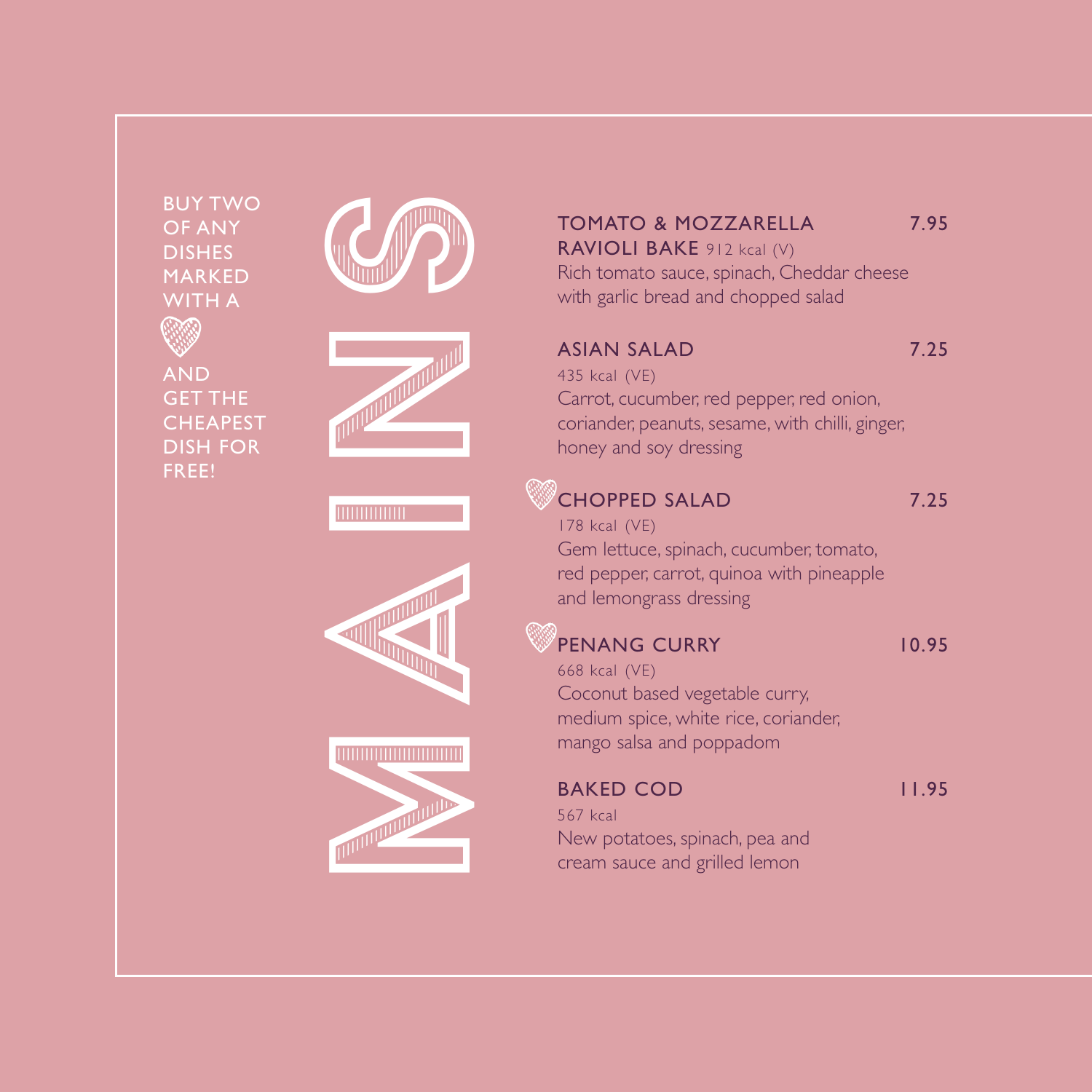## SCAMPI & CHIPS 10.95

1154 kcal Garden peas or mushy peas, lemon and tartare sauce

#### MAC'S BEER BATTERED 8.95 FISH & CHIPS

1080 kcal Garden peas or mushy peas, lemon and tartare sauce

## CHICKEN & MUSHROOM PIE 9.95

628 kcal Mash 218 kcal or thick cut chips 767 kcal, garden peas, gravy

#### BAKED LASAGNE 11.45

Beef 1019 kcal or Mediterranean vegetable 807 kcal (V), garlic bread and chopped salad

#### TOAD IN THE HOLE 9.95

1003 kcal Giant Yorkshire, Cumberland sausages, mash, garden peas and gravy

## BEEF MADRAS 10.95 1010 kcal Medium spiced, white rice, coriander, mango salsa and poppadom 5OZ GAMMON STFAK 1145 1163 kcal Thick cut chips, free range eggs and garden peas FULL RACK OF RIBS 13.95 2203 kcal Sticky BBQ sauce, criss cuts and 'slaw HALF RACK OF RIBS 9.95 1627 kcal Sticky BBQ sauce, criss cuts and 'slaw CHICKEN & RIBS 12.95 1811 kcal Chicken breast, half rack of ribs, sticky BBQ sauce, criss cuts and 'slaw HUNTERS CHICKEN 8.95 1654 kcal

Chicken breast topped with smoked streaky bacon, sticky BBQ sauce, Cheddar cheese, criss cuts and 'slaw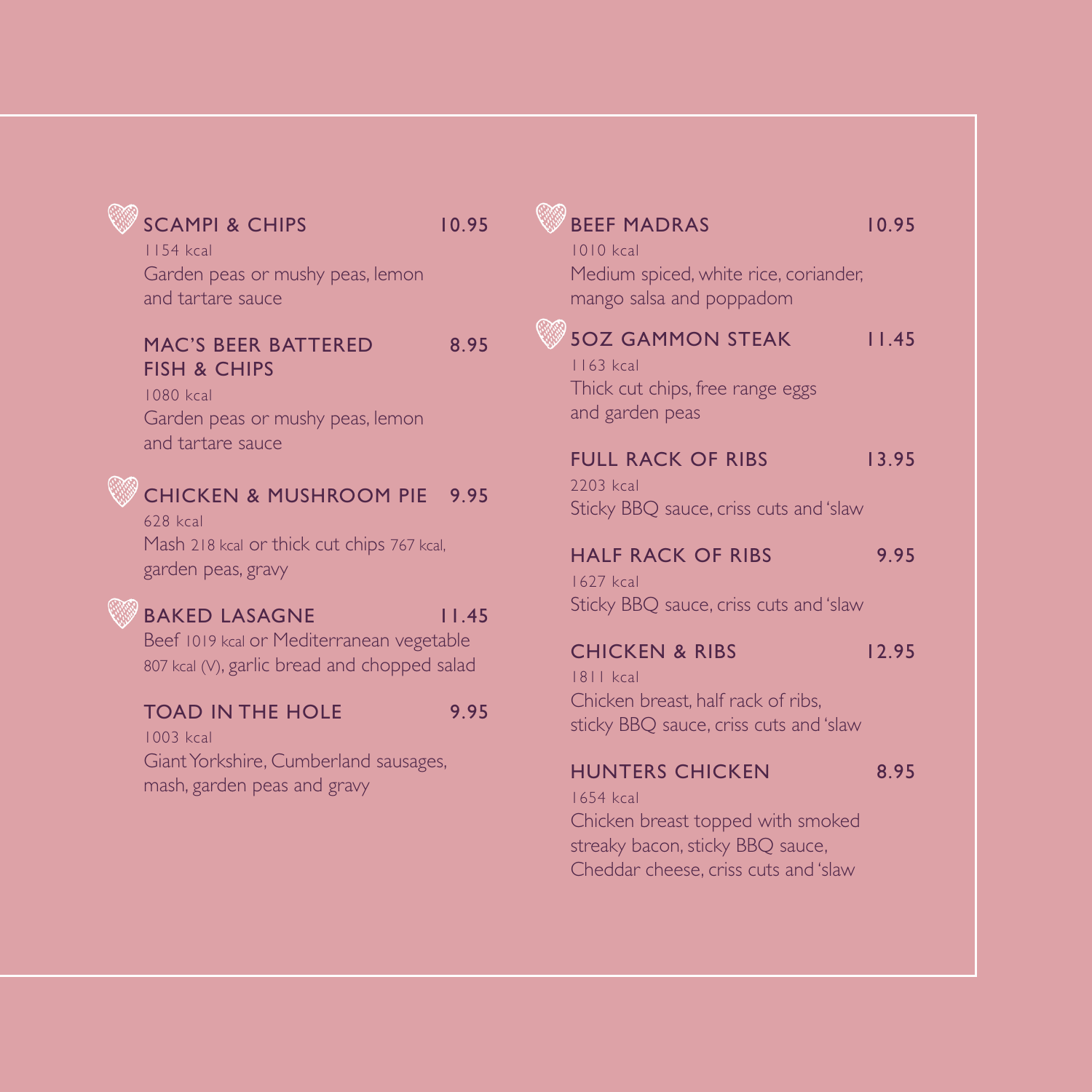

#### ALL SERVED WITH A CHOPPED SALAD +50 kcal OR THICK CUT CHIPS +526 kcal

| <b>BBQ CHICKEN WRAP 953 kcal</b><br>Buttermilk chicken, sticky BBQ sauce,<br>Emmental cheese, 'slaw and gem lettuce | 5.95 | HALLOUMI WRAP 877 kcal (V)<br>Guacamole, sticky BBQ sauce and<br>gem lettuce | 5.95 |
|---------------------------------------------------------------------------------------------------------------------|------|------------------------------------------------------------------------------|------|
| <b>COD GOUJON WRAP 751 kcal</b><br>Mac's beer batter, tartare sauce                                                 | 5.95 | <b>SWEET POTATO BITES</b><br>& HUMMUS 727 kcal (VE)                          | 5.95 |
| and gem lettuce                                                                                                     |      | Pineapple and lemongrass dressing<br>and gem lettuce                         |      |



#### ALL SERVED WITH WHITE BLOOMER BREAD

| <b>PEA &amp; MINT</b> 549 kcal $(V)$   | 4.25 GARDEN VEGETABLE 450 kcal (VE) 4.25        |      |
|----------------------------------------|-------------------------------------------------|------|
| <b>LEEK &amp; POTATO</b> 405 kcal (VE) | <b>4.25 • TOMATO &amp; BASIL</b> 462 kcal $(V)$ | 4.25 |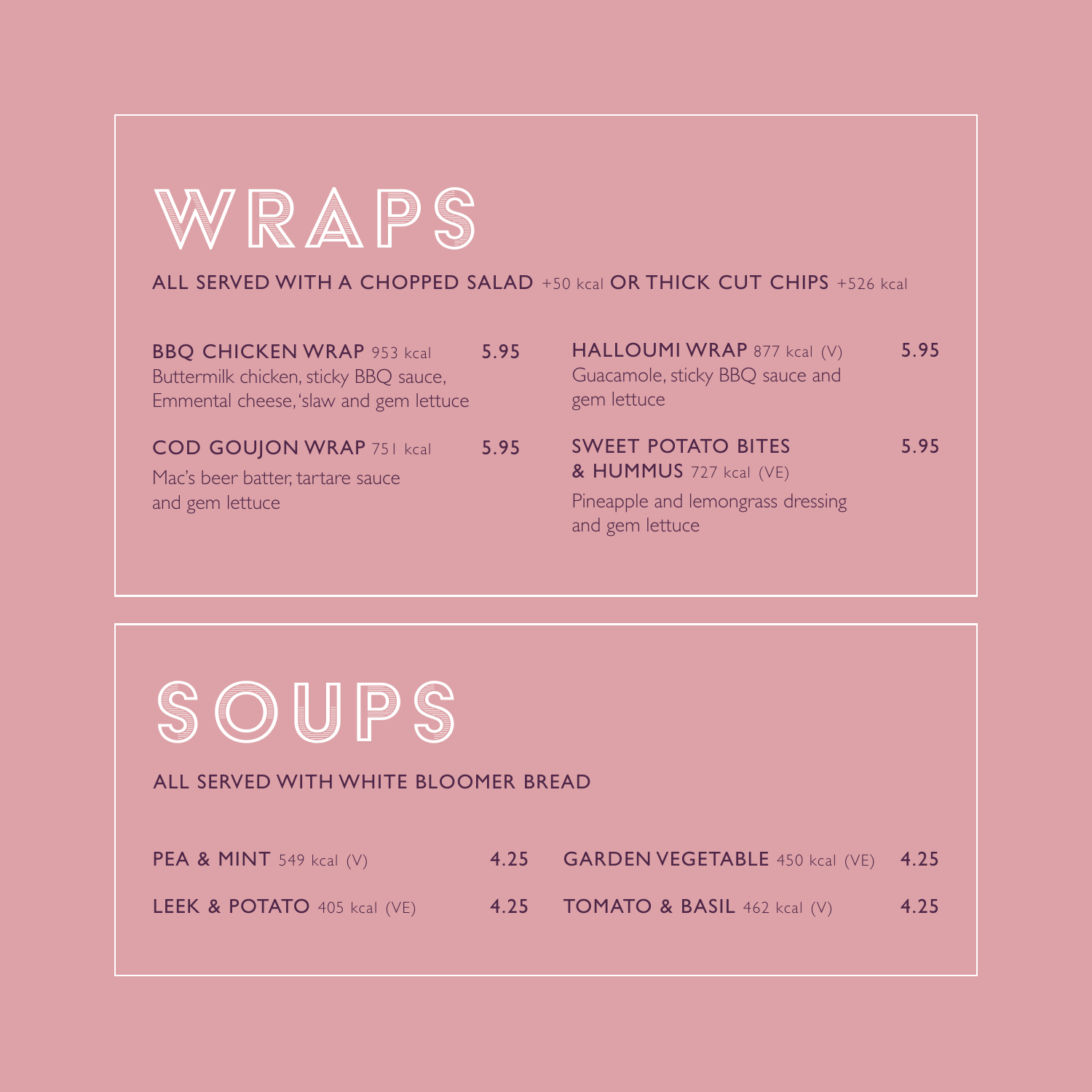# SUNDAY

#### PLEASE ASK A MEMBER OF TEAM FOR TODAY'S AVAILABLE ROASTS

## TRADITIONAL ROASTS

Please ask about smaller portions

ALL OUR ROASTS ARE SERVED WITH ROAST POTATOES, BROCCOLI, SAVOY CABBAGE & CARROTS, ROAST GRAVY, AND A GIANT YORKSHIRE

| <b>ROAST BEEF</b><br>1290 kcal   | 10.95               | RC<br>H             |
|----------------------------------|---------------------|---------------------|
| <b>ROAST PORK</b><br>1466 kcal   | 10.95               | <b>RC</b><br>$83 -$ |
| <b>ROAST TURKEY</b><br>1063 kcal | 10.95 <sup>RC</sup> |                     |

PARSNIP & CRANBERRY 10. NUT ROAST 1135 kcal (V/VE\*)

## YORKSHIRE WRAP

SERVED IN A GIANT YORKSHIRE FILLED WITH ROAST POTATOES, SAGE & ONION STUFFING, ROAST GRAVY THEN ALL WRAPPED UP AND SERVED WITH FXTRA GRAVY FOR DIPPING!

| .95 | <b>ROAST BEEF &amp;</b><br><b>HORSERADISH SAUCE 746 kcal</b> | 6.95 |
|-----|--------------------------------------------------------------|------|
| .95 | <b>ROAST PORK &amp; APPLE SAUCE</b><br>834 kcal              | 6.95 |
| .95 | <b>ROAST TURKEY &amp;</b><br><b>CRANBERRY SAUCE 633 kcal</b> | 6.95 |
| .95 | PARSNIP NUT ROAST<br>& CRANBERRY SAUCE 669 kcal (V)          | 6.95 |

## A LITTLE EXTRA

| <b>PIGS IN BLANKETS</b> 249 kcal              | <b>3.95 ROAST PARSNIPS</b> 382 kcal $(V)$      | 2.95 |
|-----------------------------------------------|------------------------------------------------|------|
| <b>CAULIFLOWER CHEESE</b><br>$361$ kcal $(V)$ | 3.95 SAGE & ONION STUFFING<br>$216$ kcal $(V)$ | 1.00 |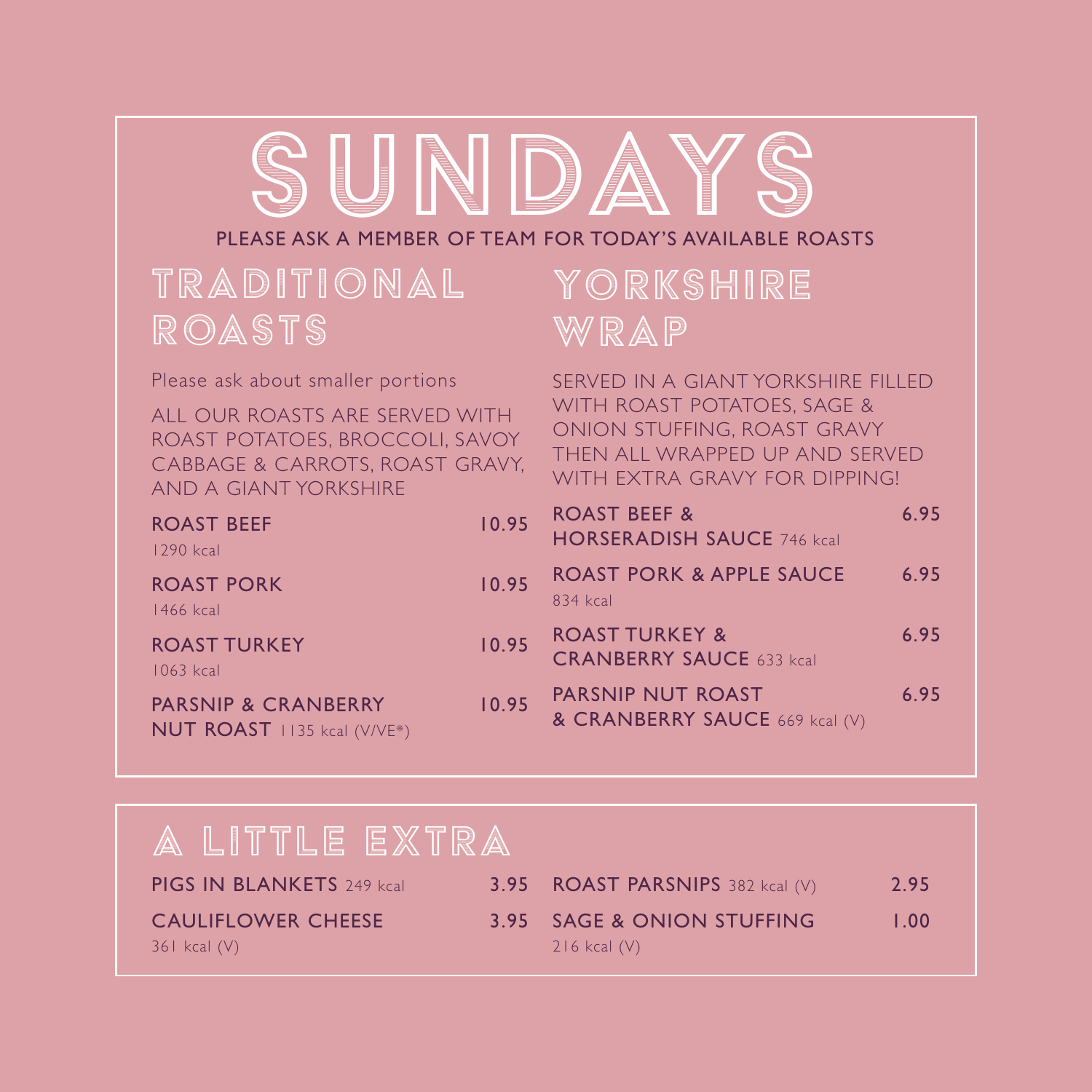#### KOOKIE COOKIE (V) 4.95 WAFFLE 1063 kcal SUNDAE 714 kcal Chocolate chip cookie dough and chocolate sauce THE BISCOFF  $(V)$  4.95 WAFFLE 864 kcal SUNDAE 655 kcal Biscoff spread, toffee sauce and Biscoff crumb THE FRUITY ONE (VE\*) 4.95 WAFFLE 688 kcal SUNDAE 339 kcal Strawberry jam, mixed berries and raspberry coulis \*vegan ice cream available THE NUTTY ONE  $(V)$  4.95 WAFFLE 1376 kcal SUNDAE 1050 kcal Snickers, toffee sauce, chocolate sauce and salted peanuts CHOOSE A TOPPING FOR YOUR WAFFLE OR SUNDAE WAFFLES<br>SUNDAES